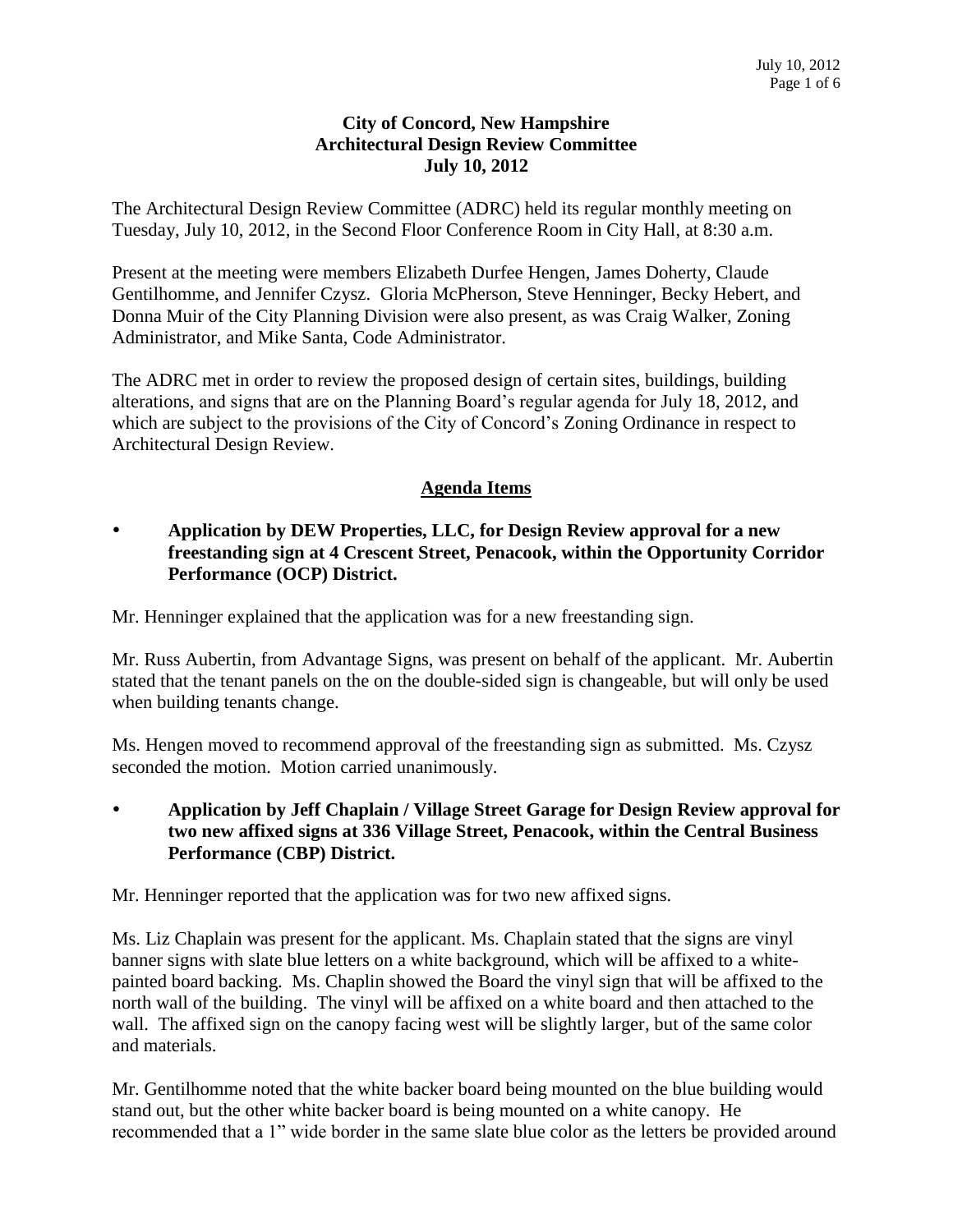the sign, leaving sufficient white space between the lettering and the boarder. It was noted that the sign would look unfinished without the border and that the border was especially important in case the whites of the backer board and the canopy were slightly off color. Ms. Chaplain concurred with this recommendation.

Mr. Gentilhomme moved to recommend approval of the signs as submitted, with a painted border on the backer board of the canopy sign in the slate blue color of the lettering. Ms. Czysz seconded the motion. Motion carried unanimously.

Mr. Henninger asked the applicant to provide a photo of the proposed sign by Thursday July  $12<sup>th</sup>$ so that it can be included in the Planning Board packet. Ms. Chaplain advised that she would provide the picture as requested.

### **Application by Total Sports Repair, Inc., for Design Review approval for a new affixed sign and a revised panel on an existing freestanding sign at 341 Loudon Road, within the Gateway Performance (GWP) District.**

Mr. Henninger stated that the application was for a new affixed sign and a panel on an existing freestanding sign.

Mr. Tim Walsh was present to respond to questions from the ADRC. Mr. Walsh stated that the affixed sign would be attached to an existing wood panel on the building.

Mr. Doherty moved to recommend approval of the new affixed sign and the revised panel on the existing freestanding sign. Ms. Hengen seconded the motion. Motion carried unanimously.

 **Application by Hertz for Design Review approval for a revised freestanding sign and two revised affixed signs at 71 Airport Road, within the Industrial (IN) District.** 

Mr. Henninger explained that the application was for a revised freestanding sign and two revised affixed signs.

Mr. Rob McIntyre, from New England Signs, was present on behalf of the applicant. Mr. McIntyre stated that Hertz is changing the color scheme in their corporate logo, switching from a black background with yellow lettering to a yellow background with black lettering.

Mr. Gentilhomme moved to recommend approval of the revised freestanding sign and two revised affixed signs as submitted. Ms. Czysz seconded the motion. Motion carried unanimously.

 **Application by Forest Street Realty / Team KIA for Design Review approval for the construction of a new 14,170 square foot building and redesign of the parking and vehicle display layout, with related paving, landscaping, lighting, drainage, and associated site improvements, located at 94 Manchester Street (2012-0024)** 

Mr. Henninger reported that the ADRC looked at the site and building plans last month and had a concern about the lack of mechanical equipment screening and a suggestion that the red panels across the top of the front façade of the building be continued around the side of the building.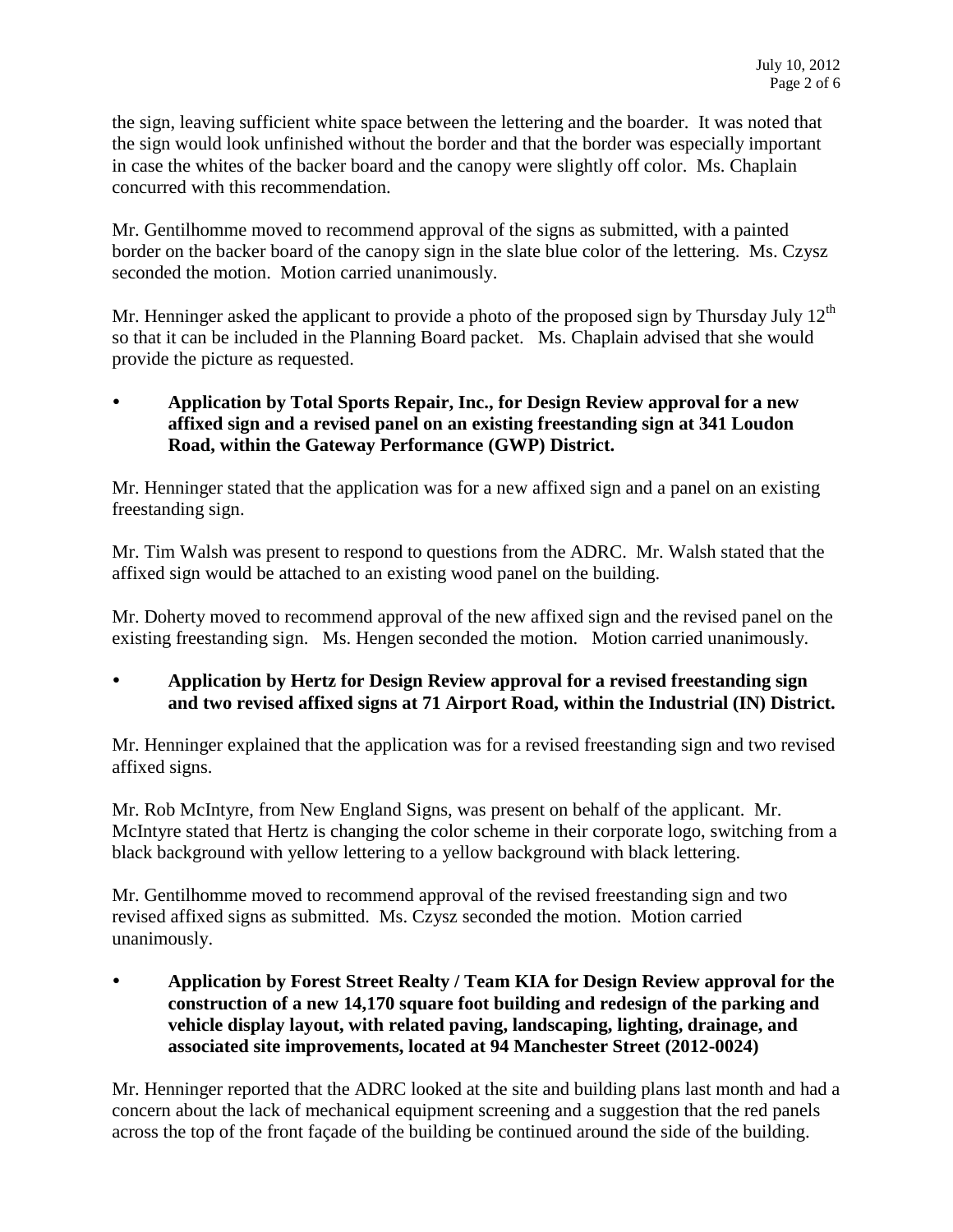Mr. Peter Stewart, from Stewart Architects, was present on behalf of the applicant. Mr. Stewart stated that the rooftop mechanical equipment will now be located inside the building, so that rooftop screening was no longer necessary. He also stated that the plans now show the red panels across the top of the front façade of the building to be repeated around the side of the building.

Mr. Henninger brought up the fact that illegal signs, banners and flags are located onsite and recommended that Mr. Stewart advise the applicant that these must be removed.

Mr. Gentilhomme questioned whether the existing building onsite would remain as is. Mr. Stewart stated that the plan was to keep it white. The ADRC recommended that the existing building be painted to match the new building, so it looks more connected to the rest of the complex. Mr. Stewart though this would be appropriate but he needs to consult with his client.

Ms. Hebert stated that the landscape plan needs to be prepared and stamped by a NH Licensed Landscape Architect and that concerns remain regarding the plantings on the west side of the site, some plantings needing to be shifted to work with the existing light poles, and that there needs to be a plan for the protection of existing trees during construction.

Mr. Gentilhomme moved to recommend approval of the application, with the recommendation that the existing building be painted to match the new building, the landscape plan be prepared and stamped by a NH Licensed Landscape Architect, and the landscape plan be reviewed and approved by Planning Staff. Mr. Doherty seconded the motion. Motion carried unanimously.

### **Application by Flomac Limited Partnership for Design Review approval for renovations to an existing building and Master Sign Plan, located at 8 Loudon Road, within the Gateway Performance (GWP) District (2012-0009)**

Mr. Henninger stated that the site and landscaping plans were previously approved and the applicant was before the ADRC for Design Review approval for renovations to the existing building and for the free standing sign.

Mr. Peter Gearhart, from Architectural Renovations, was present on behalf of the applicant. Mr. Gearhart stated that the ADRC had previously requested that the applicant come back before the Committee with finished elevations for the existing building. He said that the applicant is trying to coordinate the existing building with the Buffalo Wild Wings building. He added that the mechanical equipment for the existing building will be behind the proposed parapet.

Ms. McPherson asked the applicant about their plans for moving the building. Mr. Santa stated that the construction contractor had told Code Administration that the building would be sliding 20 feet to the west, and noted that the approved site plan does not provide any indication of the building being moved. Mr. Gearhart stated that the building is to be raised, but not moved and that it is the applicant's intention to leave the building location as approved in the site plan. Ms. McPherson stated that if the footprint of the building moves and changes the approved site plan with respect to parking, traffic flow or landscaping, the applicant will need to come back for site plan approval of the changes.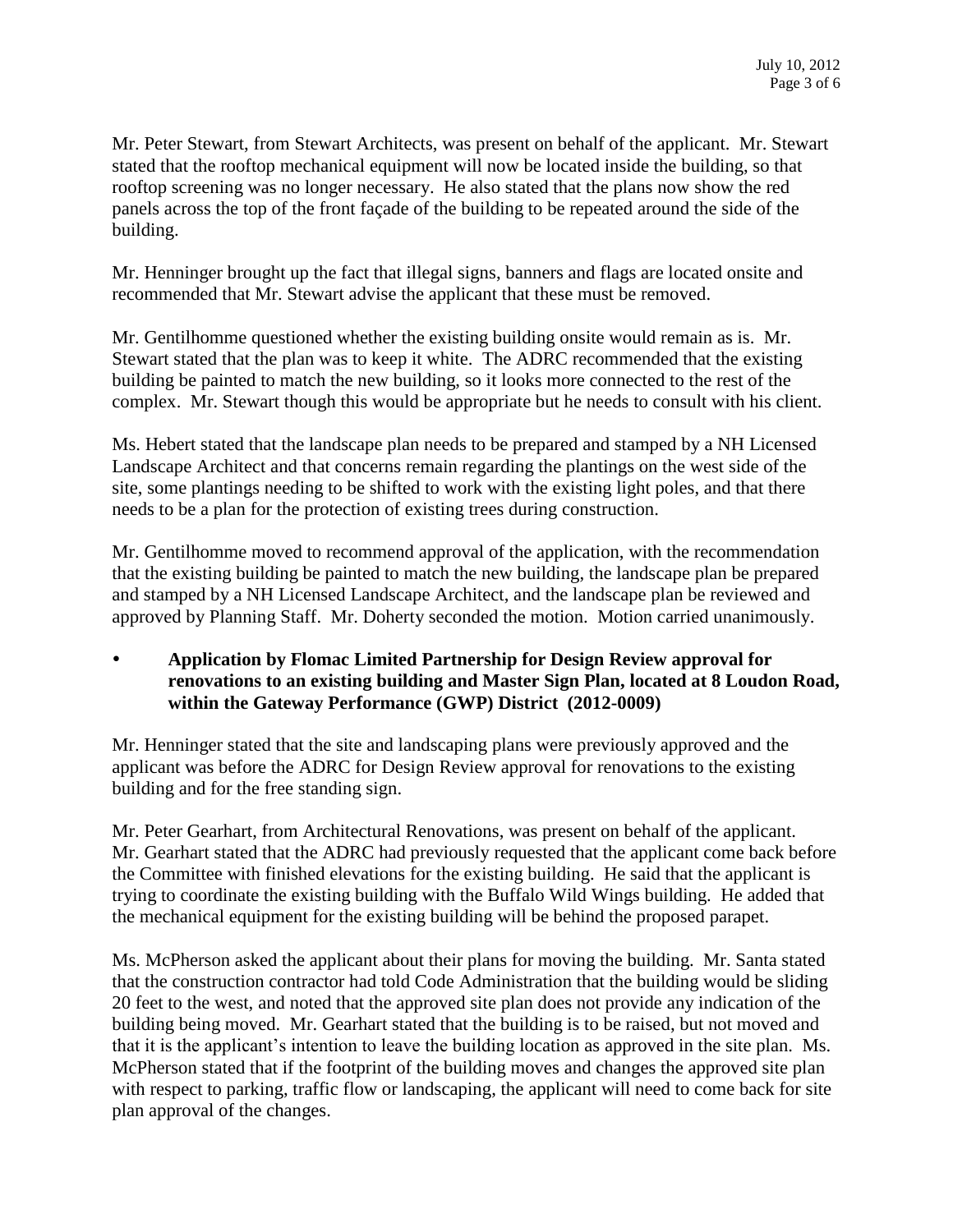Mr. Doherty questioned if there were plans for screening on the side of the building where the exit for the six-story building is located. Mr. Gearhart stated that he believes that 6 Loudon Road will be relocating their entrance. Mr. Doherty suggested that windows and bushes and/or shrubs be added onto the west of the existing building to provide a more pedestrian friendly façade immediately opposite the main entrance to the Christian Mutual office building. He suggested that the canopy be carried around to the west elevation of the building as well.

Mr. Gentilhomme suggested that trim be added at the top and bottom of the horizontal band across the front elevation to break up the band and provide a shadow line. Mr. Gearhart stated that tenant signs would be affixed to the band.

Mr. Gentilhomme moved to recommend approval of the renovations of the existing building, with the recommendation that windows and landscaping be incorporated into the west side of the existing building. The ADRC suggested that the Planning staff review these changes in lieu of having the applicant return to another Architectural Design Review meeting. Mr. Doherty seconded the motion. Motion carried unanimously.

The ADRC discussed the monument sign and suggested that the blank panels for building tenants be maroon to match the 8 Loudon Road at the top of the sign, until each tenant receives approval for their individual sign. The ADRC also discussed dropping the sign panels lower but decided that the landscaping within the sign planter was important to keep. The ADRC noted that the sign dimensions were not clear on the submitted plans.

Mr. Gentilhomme moved to recommend approval of the monument sign as submitted, with the recommendation that the blank panels for building tenants be maroon until each tenant receives approval for the individual panels, and with the provision that a final review of the size of the sign be made by City staff. Ms. Czysz seconded the motion. Motion carried unanimously.

 **Application by the Concord Boys & Girls Club, Inc., for the renovation of an existing building and the construction of two additions, redesign of the parking lot and vehicular access, with related paving, drainage, landscaping, lighting, and associated site improvements, and the upgrade of Bradley Street, located at 55 Bradley Street (2012-0033)**

Ms. McPherson stated that the application was for renovations of an existing building, the construction of two additions, and other parking, drainage, and site improvements.

Mr. Frank Anzalone, from Frank Anzalone Associates, Erin Reardon, from Nobis Engineering, and Chris Emunds, from the Concord Boys & Girls Club, were present on behalf of the applicant. Mr. Anzalone provided the ADRC with an overview of the site plan and the architectural designs for the project. Ms. Reardon responded to questions regarding the parking and explained that this was a City / private partnership, with the Concord Boys & Girls Club leasing the space from the City.

Ms. McPherson stated that the application is scheduled for a determination of completeness review before the Planning Board in July and a public hearing in August. She stated that the applicant has only provided a conceptual landscape plan at this time.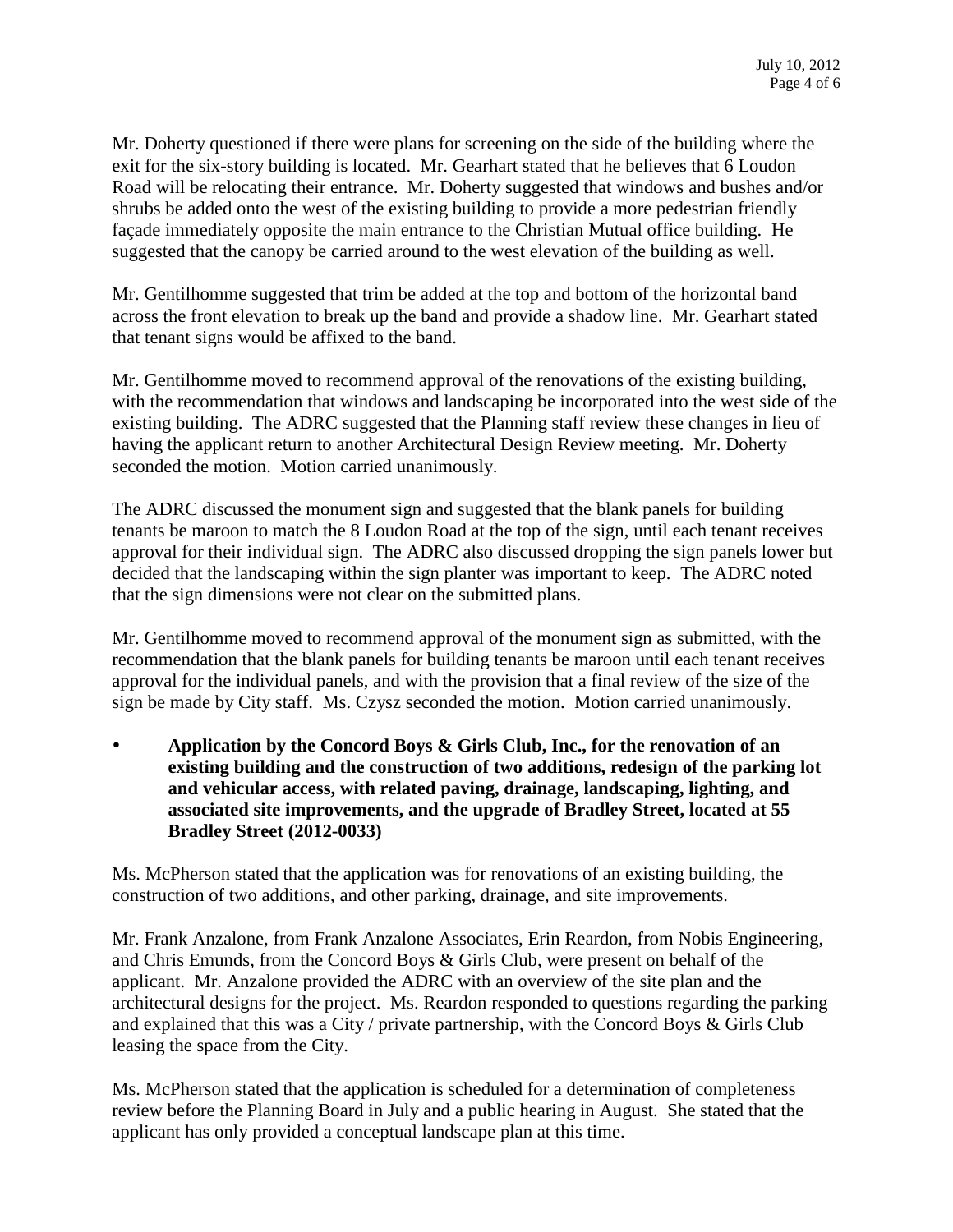Mr. Gentilhomme moved to recommend approval of the building elevations as submitted, and consideration of the site landscape and signage would be postponed to the August ADRC meeting. Ms. Hengen seconded the motion. Motion carried unanimously.

 **Application by Bindery Redevelopment, LLC, for Design Review approval for proposed revisions to the previously approved building elevations for the construction of a five-story office/retail building at 43-45 South Main Street (2011- 0034)**

Ms. Hebert reported that the applicant had submitted a subsequent application wanting to change the color and materials of a previously approved site plan. This subsequent application showed the required mechanical screening, which was not included on the original application. She stated that the applicant no longer wishes to change the color and materials, but will be providing revised graphics to show the rooftop mechanical screening.

The ADRC discussed various ideas for rooftop screening, including the use of a brick parapet wall which would also strengthen the cornice, a weak point in the building's design.

Ms. Hebert explained that the applicant is talking about up-lighting the highway side of the building from the ground up. She stated that Mr. Duprey is also talking about installing LED lighting around the "Smile" building. The ADRC discussed the lighting ideas and agreed that it would be more appropriate to have a Master Plan for lighting, which would include the entire highway portion of downtown Concord and not just one or two buildings.

The ADRC agreed that it is important that the applicant come before the ADRC to discuss the mechanical screening, cornice, and lighting.

 **Preview of the State of New Hampshire's Tobey School project at 45 South Fruit Street, for the renovations to the building, parking, and grading of the site (2012- 0034)**

Ms. Hengen recused herself from the discussion of this project.

Mr. Henninger provided an overview of the proposed building modifications and changes with the parking and grading, and reported that the plans are still preliminary. He stated that the application would come before the ADRC and Planning Board in August.

# **Update and discussion of the Design Review Guidelines project**

Ms. McPherson stated that the consultant, Terry Dewan, had completed a site visit to Concord, where he took photographs and organized them into various categories. She stated that he will be visiting another area of Concord in August. Mr. Dewan had asked the City to look at the Design Review Guidelines he has completed for Kittery, Maine, to get a feel for what he is looking to provide to the City. Some of the comments and suggestions are as follows:

• There is a need to address infill and renovations more than what was provided for in the Kittery guidelines, which are more focused on new construction.